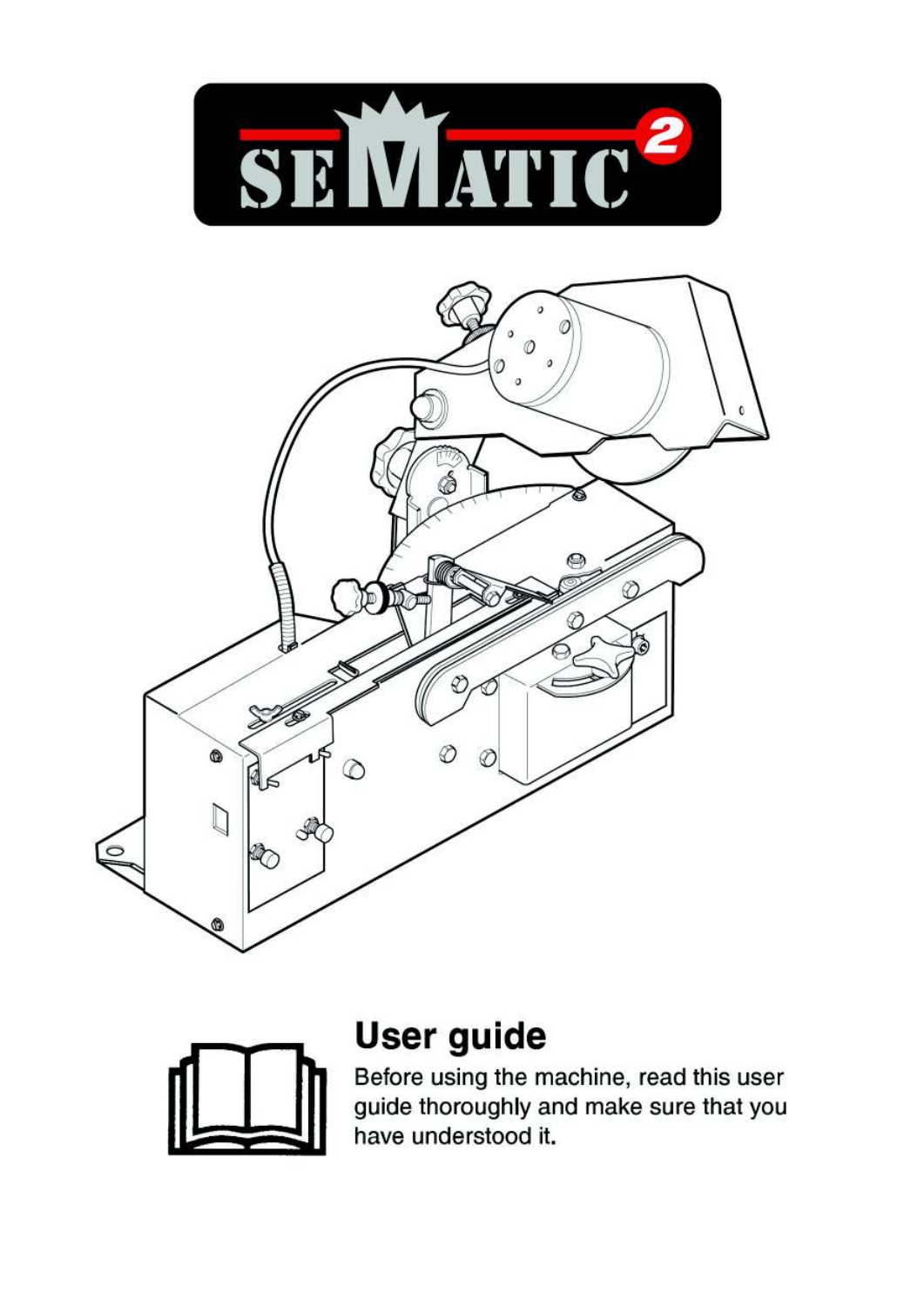## **CONTENTS**

| <b>DESCRIPTION OF FIELD OF APPLICATION 3</b> |  |
|----------------------------------------------|--|
|                                              |  |
|                                              |  |
|                                              |  |
|                                              |  |
|                                              |  |
|                                              |  |
| <b>INSTALLING THE SHARPENING MACHINE  8</b>  |  |
|                                              |  |
|                                              |  |
|                                              |  |
|                                              |  |
|                                              |  |
|                                              |  |
| FOR A DOUBLE LINK, PROCEED AS FOLLOWS  11    |  |
|                                              |  |
| <b>GRINDING THE DEPTH GAUGE LUGS  13</b>     |  |
|                                              |  |
|                                              |  |
|                                              |  |
| EC DECLARATION OF CONFORMITY 19              |  |
|                                              |  |
|                                              |  |

There may be discrepancies in the pictures but the information is always correct.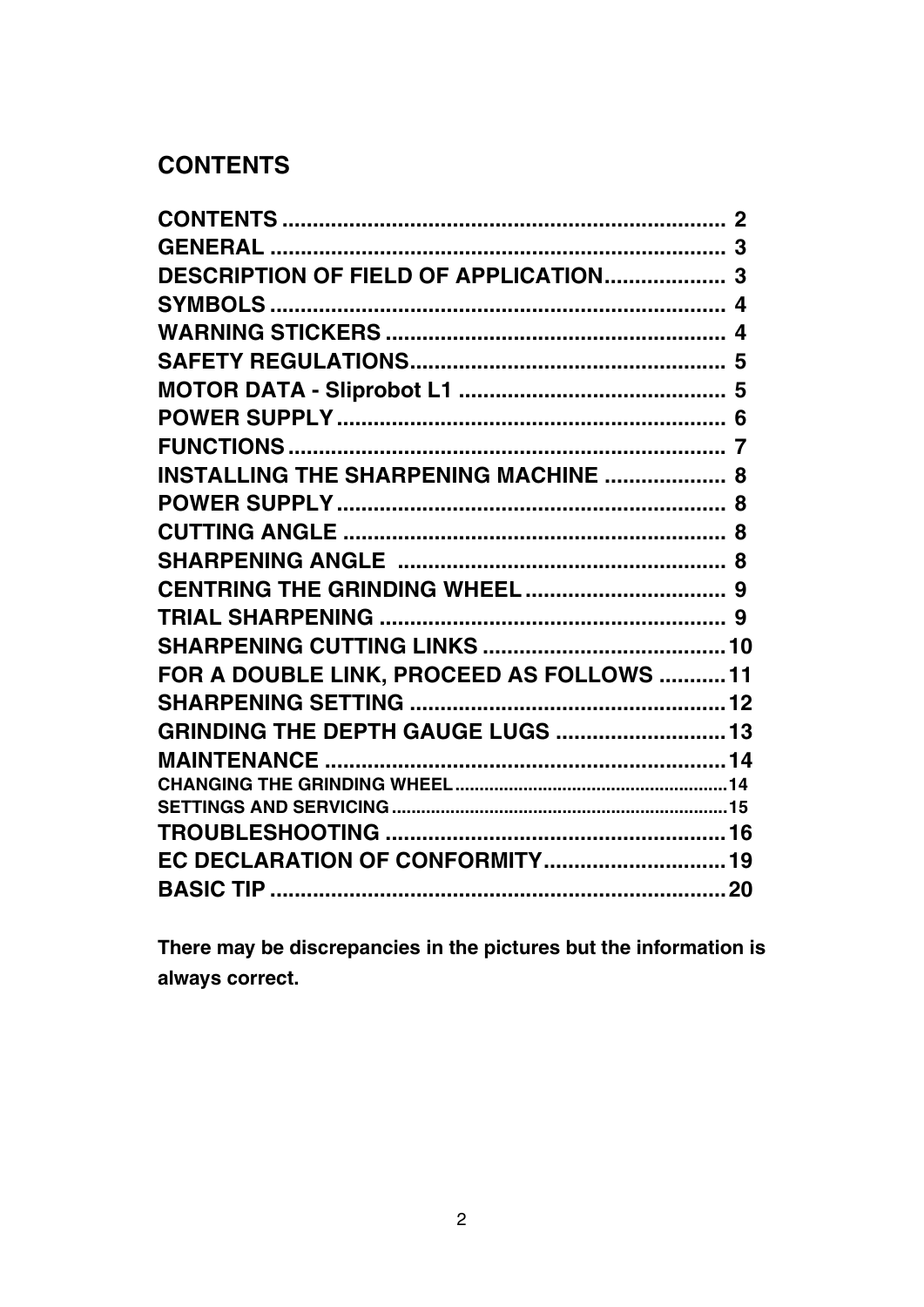## **GENERAL**

This user guide describes in detail how to use, maintain and inspect the chain sharpening machine. It also describes the steps to be taken to ensure maximum safety, how the safety components are designed and how they work and how to check and inspect them. It also explains how to carry out any repairs that may be needed.

#### **NOTE:**

### **Everyone who will install, use or repair the chain sharpening machine must read and understand this manual.**

The user guide covers installation, operation and the various maintenance actions that can be done by the operator. More detailed servicing or troubleshooting must be done by the dealer's servicing team. The user guide describes all the necessary safety-related components. Anyone who intends to use the machine must read and understand it before the chain sharpening machine is installed. Symbols and warning signs shown in this section appear in this manual and on the chain sharpening machine.

If a warning decal on the machine has been damaged or is worn, a new one must be applied as soon as possible to ensure the greatest possible safety when using the chain sharpening machine.

## **DESCRIPTION OF FIELD OF APPLICATION**

The machine is designed to sharpen cutting saw chains, for example, those on chainsaw and chainsaw mills.

The machine is design to sharpen the cutting teeth of chains and lugs. It works automatically.

The machine must be used indoors.

The machine is powered by a 12-volt supply.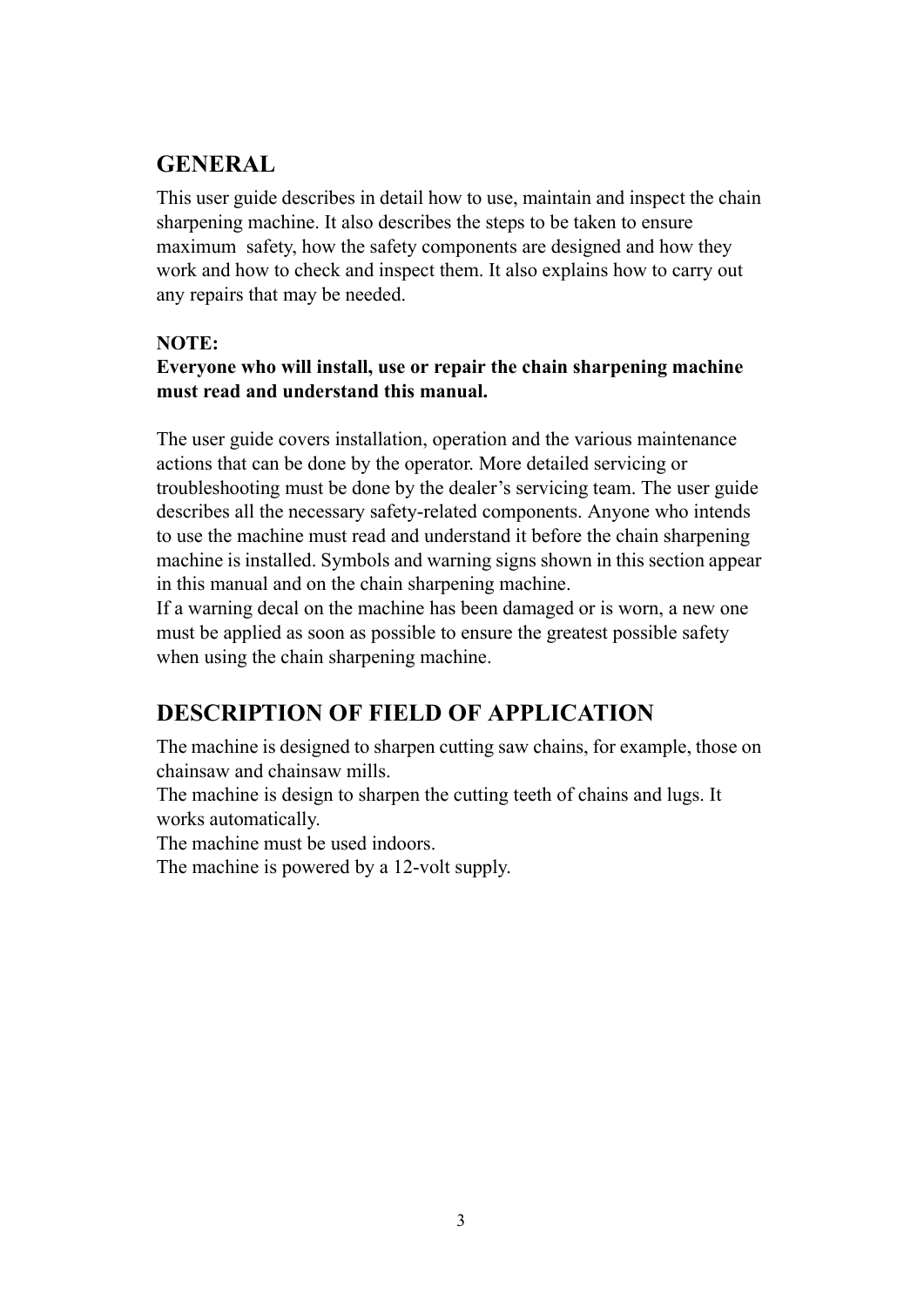### **SYMBOLS**

Before using the chain sharpening machine, read this user guide thoroughly and make sure that you have understood it all.



Wear eye protection.



Wear safety gloves.



## **WARNING STICKERS**





Direction of rotation

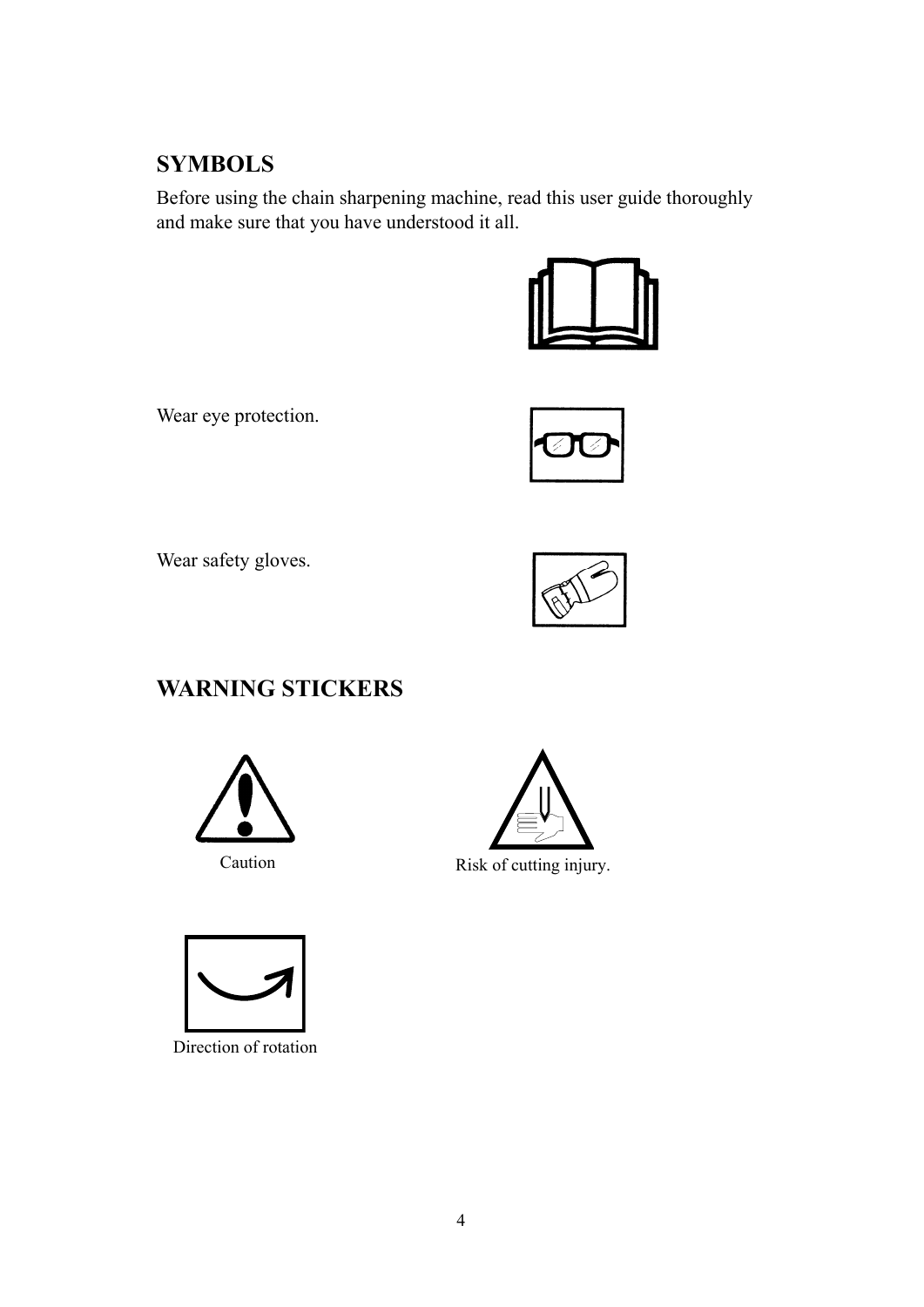## **SAFETY REGULATIONS**

Locate the machine where it is not exposed to rain or moisture. The site must be well lit.

The machine must not be located close to gas, liquids or other materials that might catch fire or explode.

Only a service technician is permitted to carry out work on the machine. To avoid mistakes when sharpening chainsaw chains, it is extremely

important to understand how the sharpening machine works.

Read the instruction manual carefully before doing any sharpening with the machine.

Always wear safety gloves and safety goggles.

Always check the condition of the grinding wheels.

Cracked, vibrating or wobbling grinding wheels must be discarded.

To avoid breakdowns, clean the machine to remove grinding dust.

## **MOTOR DATA - Sliprobot L1**

Grinding motor Voltage: 12 volts Rotation speed: 2800 rpm Peripheral speed: 22 m/s (72ft/s) Power: 90 watts Current: 7.5 A Grinding wheel: 150 x 4 x 16 mm Overcurrent protection: Miniature circuit-breaker type ptc Machine: 9 kg (20 lb) Machine dimensions: L370 x W300 x H350 mm Working voltage: Min 12 V, max 14 V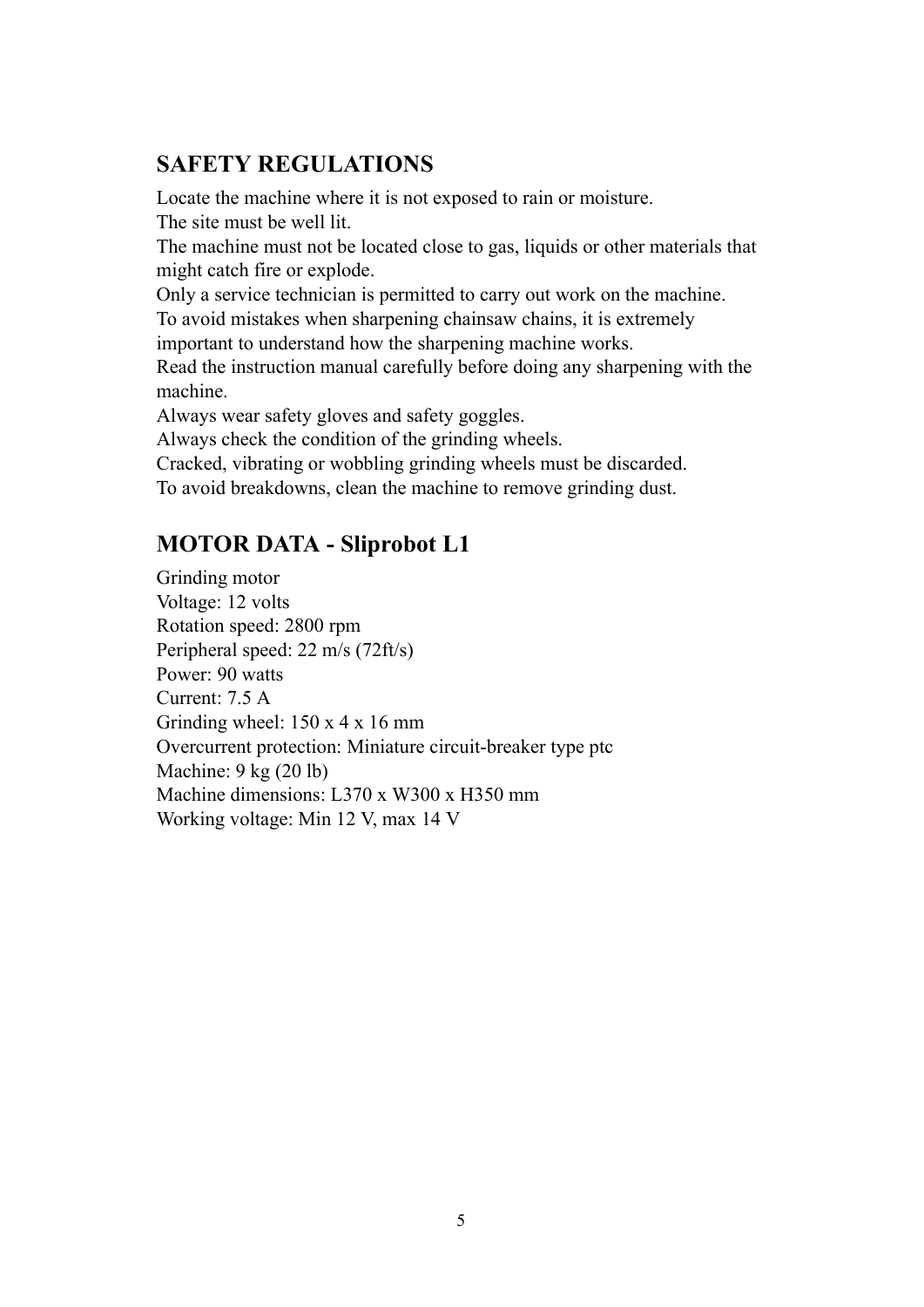## **POWER SUPPLY**

In order to obtain the best result the machine should be connected to a car battery 12 volt (max 12-14 volt, min 9 ampere).

### **NOTE:**

**Battery placement.**

**Make sure that the battery terminals are connected to the correct poles of the battery.** 

**Position the battery so that sparks from the sharpening machine cannot reach it.**



- 1. Sharpening machine 6. Profile stone
- 
- 3. Grinding wheel  $150 \times 4 \times 16$ :<br>
4. Grinding wheel  $150 \times 4 \times 16$ :<br>
9. Grinding wheel guard:
- 4. Grinding wheel  $150 \times 4 \times 16$ :
- 
- 
- 2. Battery cables 7. Profile template (transport support))
	-
	-
- 5. Stop clamp 10. Self-tapping screw x 2
	- 11. Sprocket weight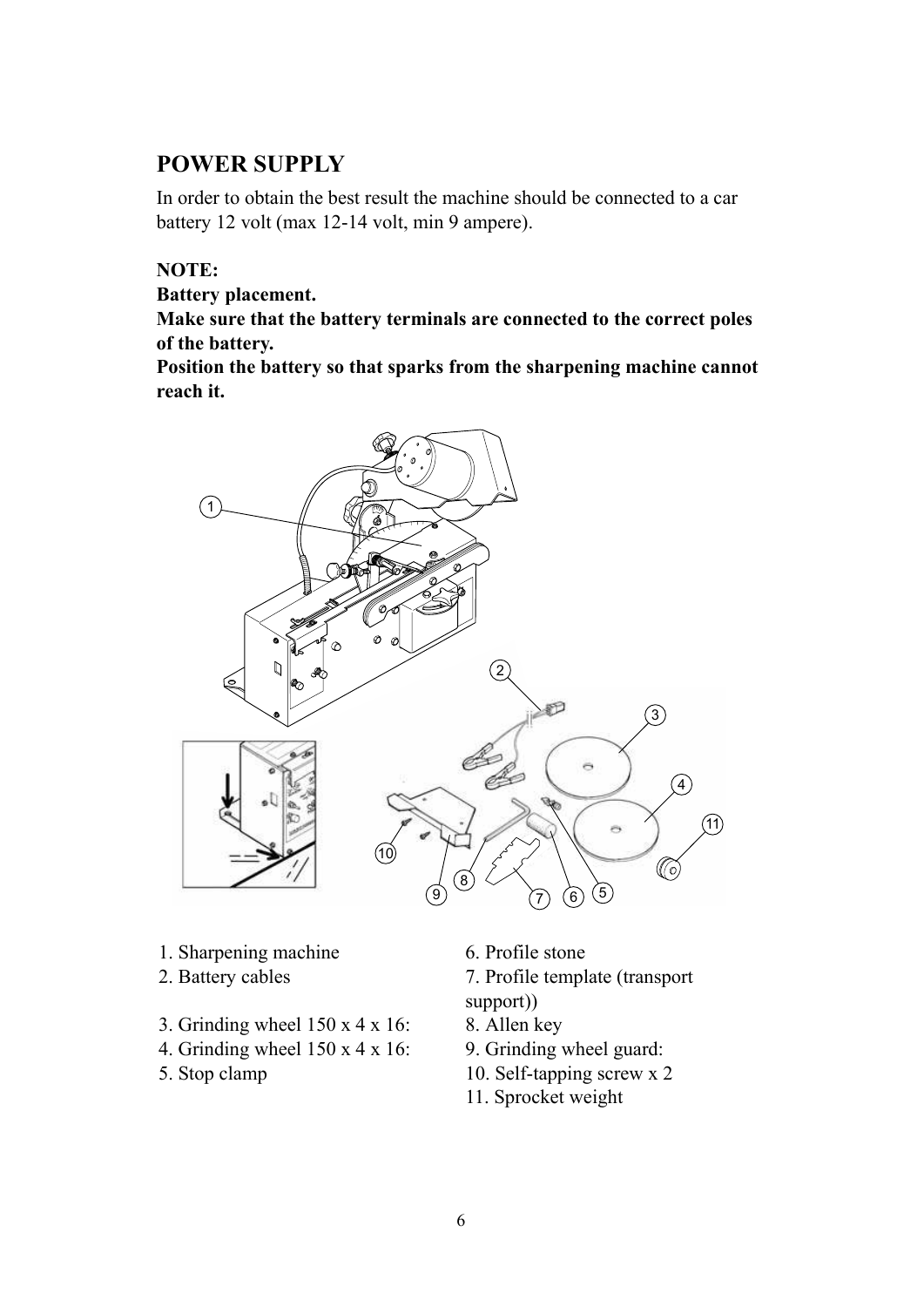### **Machine operating controls**

1. Start the motor of the sharpening machine.

- 
- 4. Electric power (12-14 V DC) in. 14. Grinding wheel.
- 5. Stop button. (zero-voltage cutout. When 15. Grinding motor. the power is cut off, the machine must be started manually.)
- 
- 
- 9. Cutting tooth length setting adjustment. 18. Knob for adjusting the grinding angle
- 
- 11. Centring of length between right and left cutting tooth.

12. Chain rulers.

- 2. Start the automatic system. 13. Adjusting the grinding angle  $0^{\circ}$  35°.
	-
	-

7. Power on. 16. Depth adjustment of the grinding wheel.

8. Stop clamp 17. The graduated scale shows grinding angles from 90° to 50°.

between 90° and 50°.

10. Chain feeder mechanism. 19. The graduated scale shows grinding angles from 90° to 35°.

- 20. Stop arm
- 21. Stroke adjustment.
- 22. Symbols

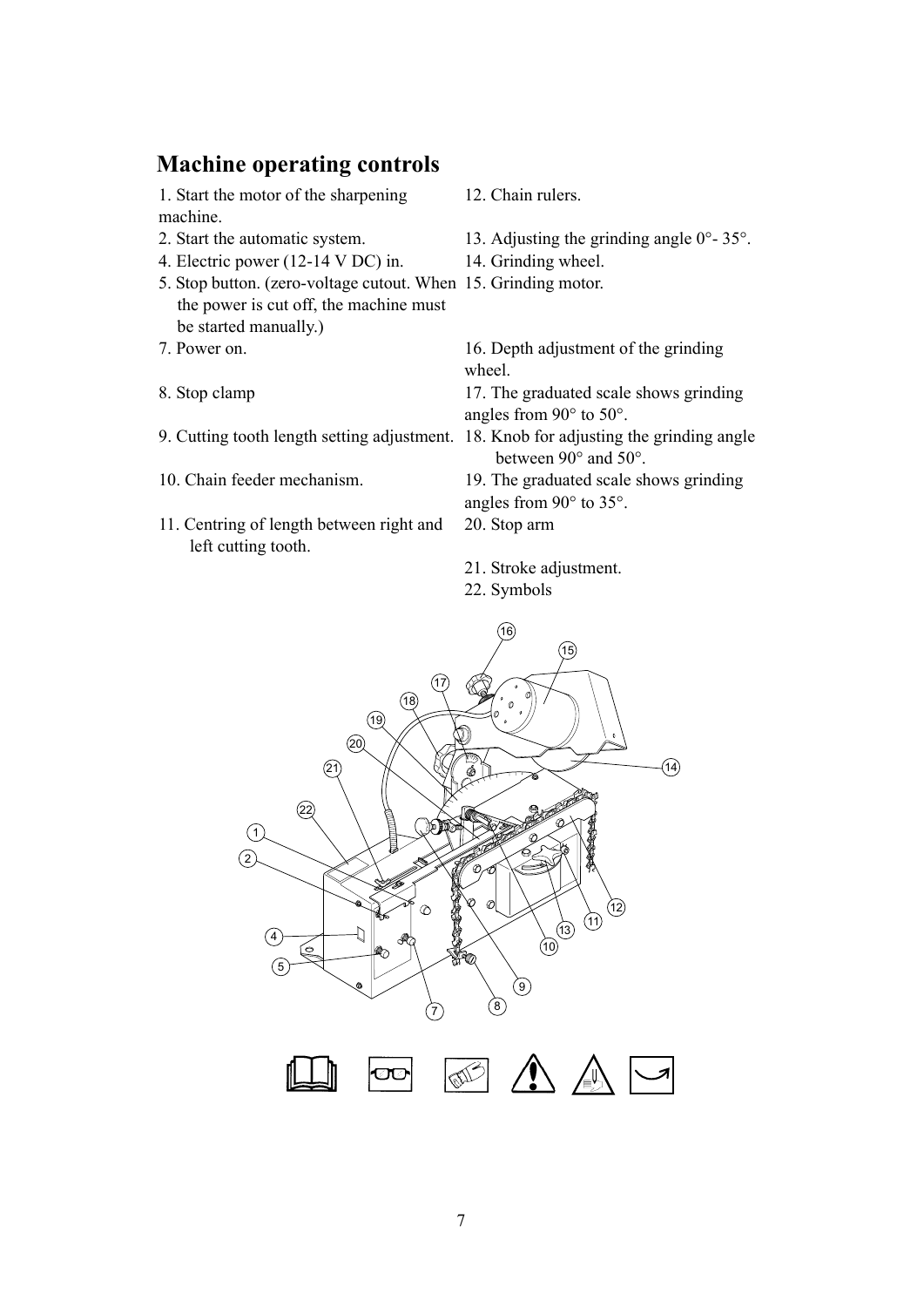## **INSTALLING THE SHARPENING MACHINE**



**The machine must not be located close to gas, liquids or other materials that might catch fire or explode.**

Install the machine on a bench or stand. **NOTE:**

**The machine must be securely fixed. 1 The machine should be mounted so that the front edge of it reaches 1-5 mm over the edge of the bench or stand. 2**



## **POWER SUPPLY**

For optimum performance, the machine should be connected to a 12-volt car battery, but it can also be powered from a battery charger or some another converter with an output of 12 to max 15 volts (at least 10 amps).

Connect appropriate cables to the terminals of the sharpening machine. Connect the red cable to  $+$  and the black to  $-$ .

If the cables are switched the grinding machine will not work.

**Check that the direction of rotation agrees with the arrow on the grinding wheel guard.**



**The grinding wheel must not be running when the sharpening machine is being set up. The incoming power must always be switched off when during set up.** 

## **CUTTING ANGLE**

The cutting angle can be varied between 90° and 50°. Slacken knob 18. Turn the grinding head to the correct degree marking and tighten the knob. Fig A.



## **GRINDING ANGLE**

The grinding angle can be set from  $0^{\circ}$ -35°. Loosen the knob to change. Turn the grinding head to the desired angle on the degree scale. Tighten the knob. Fig B.

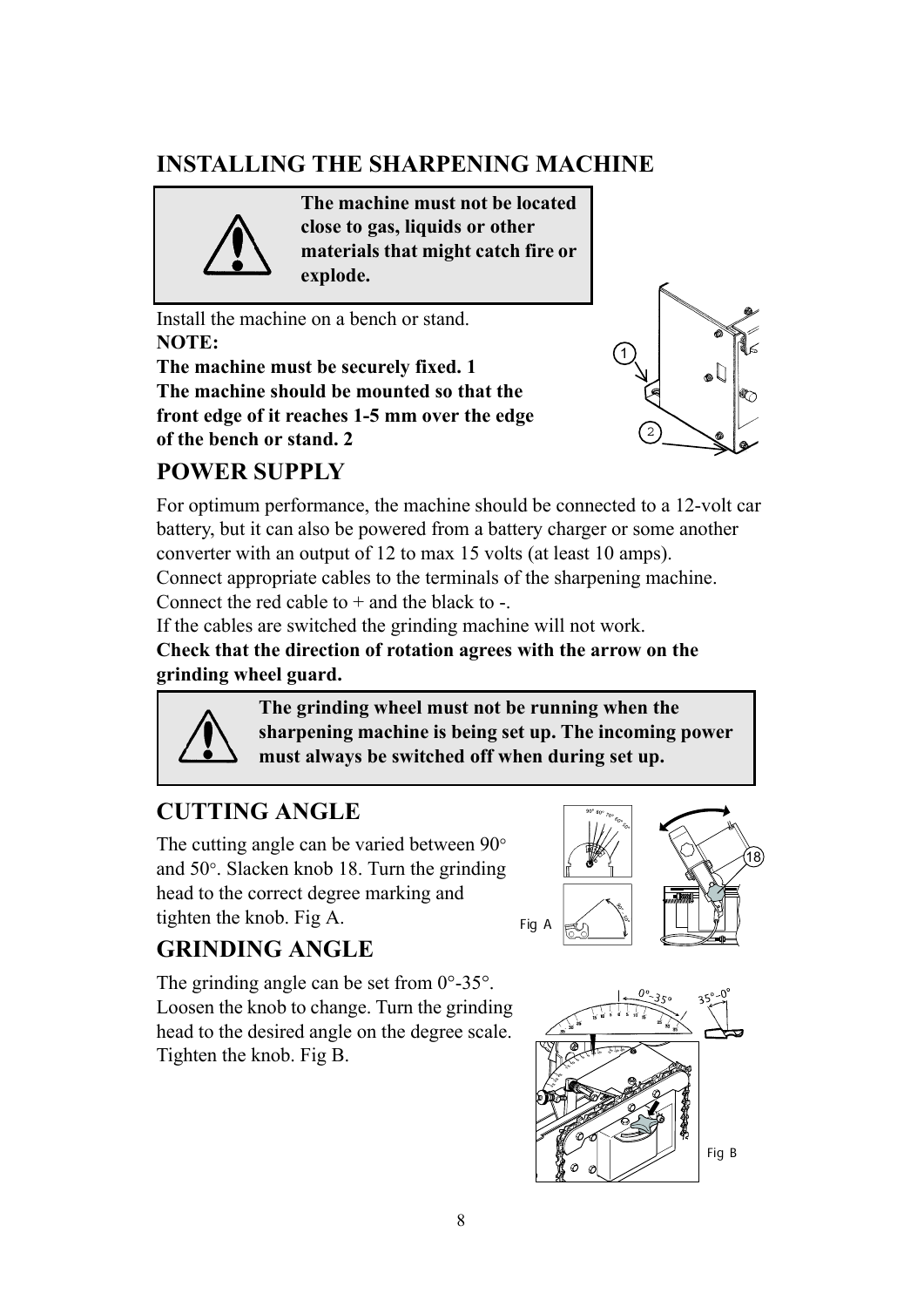## **CENTRING THE GRINDING WHEEL**

If the lengths of the right and left cutting links turn out different on sharpening, this can be adjusted with adjusting screw 11. When the screw is adjusted, the length of the inner or outer cutting links increases.





**Be ready to stop the machine if something goes wrong during trial sharpening.**



**Check that the grinding wheel is not cracked and that it is securely fixed to the spindle. Stop the grinding wheel immediately if abnormal vibrations occur.** 

## **TRIAL SHARPENING**

Test the various functions of the machine and study its motions. Always stop the machine when the grinding head reaches its uppermost position. The chain rulers are then "unlocked" and the chain is free. When you have done a trial run with the machine and feel familiar with it, you can put in a chain. Now test-sharpen a chain, following the instructions in the section Sharpening cutting links. In the interest of safety, use an old chain.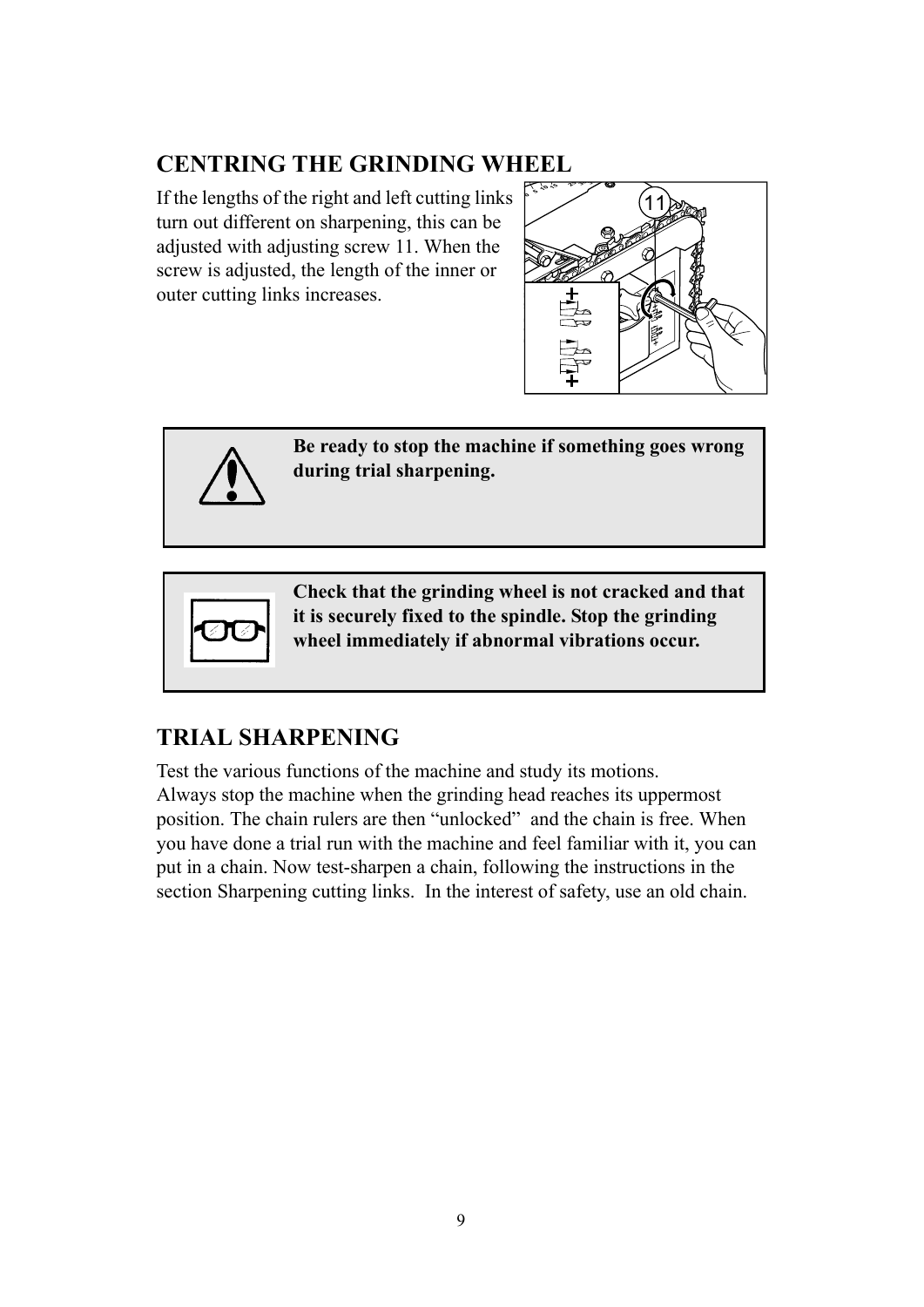#### **SHARPENING CUTTING LINKS**

**Always wear safety gloves when handling saw chains. Risk of cutting injury.**

With manual or automatic shoutdown. The machine can be stopped manually without a stop clamp when sharpening is complete, or with a stop clamp as described below.

Activate Power on, switch 7

Start grinding motor only with switch 1.

Using profile stone 7, profile the grinding wheel for the type of chain to be sharpened, as shown in Figure H. Check with profile template 6.

Stop the grinding motor with switch 1.

Place the chain to be sharpened between chain rulers 8.

Pull the chain around by hand and check that it runs freely in the chain track.

Check also whether the chain has "double links", that it does not have any burrs on the drive links and that it is not damaged.

#### **NOTE: If there are double links, see the instructions for double links.**

- Check that the grinding head is square to the teeth.
- Start the automatic system with switch 2.
- With wingnut 6, set the correct stroke for the chain to be sharpened.
- Set the approximate sharpening depth with wheel 5.
- Set the approximate sharpening depth with wheel 4.
- Start the grinding motor only with switch 1.
- Set the sharpening depth finely with wheel 5.
- Set the sharpening length finely with wheel 4.
- Stop the automatic system with switch 2 and the motor with switch 1.
- Then fix clamp 9, see Fig F, after the first or last sharpened tooth.
- Let the machine run one revolution to clamp 9. Fig F. Stop the machine against stop arm 20.

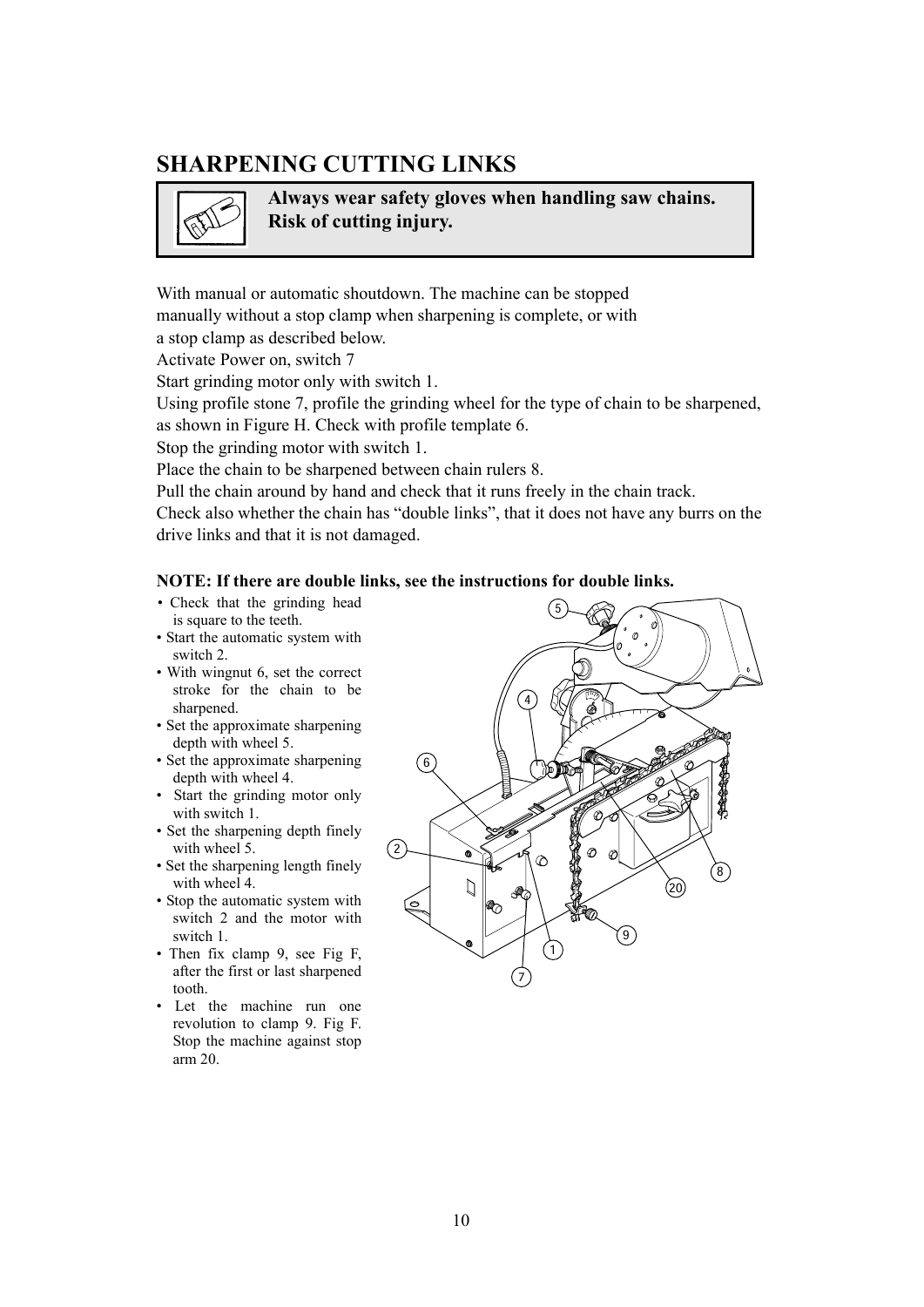## **FOR A DOUBLE LINK, PROCEED AS FOLLOWS**

Sharpen the other (2) (Fig E) of the two links on the same side, double links 2.3.

Stop the automatic system with switch 2.

Fix the clamp 1 (Fig F) between the two double links 2.3.

Start the automatic system with switch 2 and the motor with switch 1. Let the machine run one revolution to clamp 9 (Fig. F). Stop the machine using the stop arm 20.

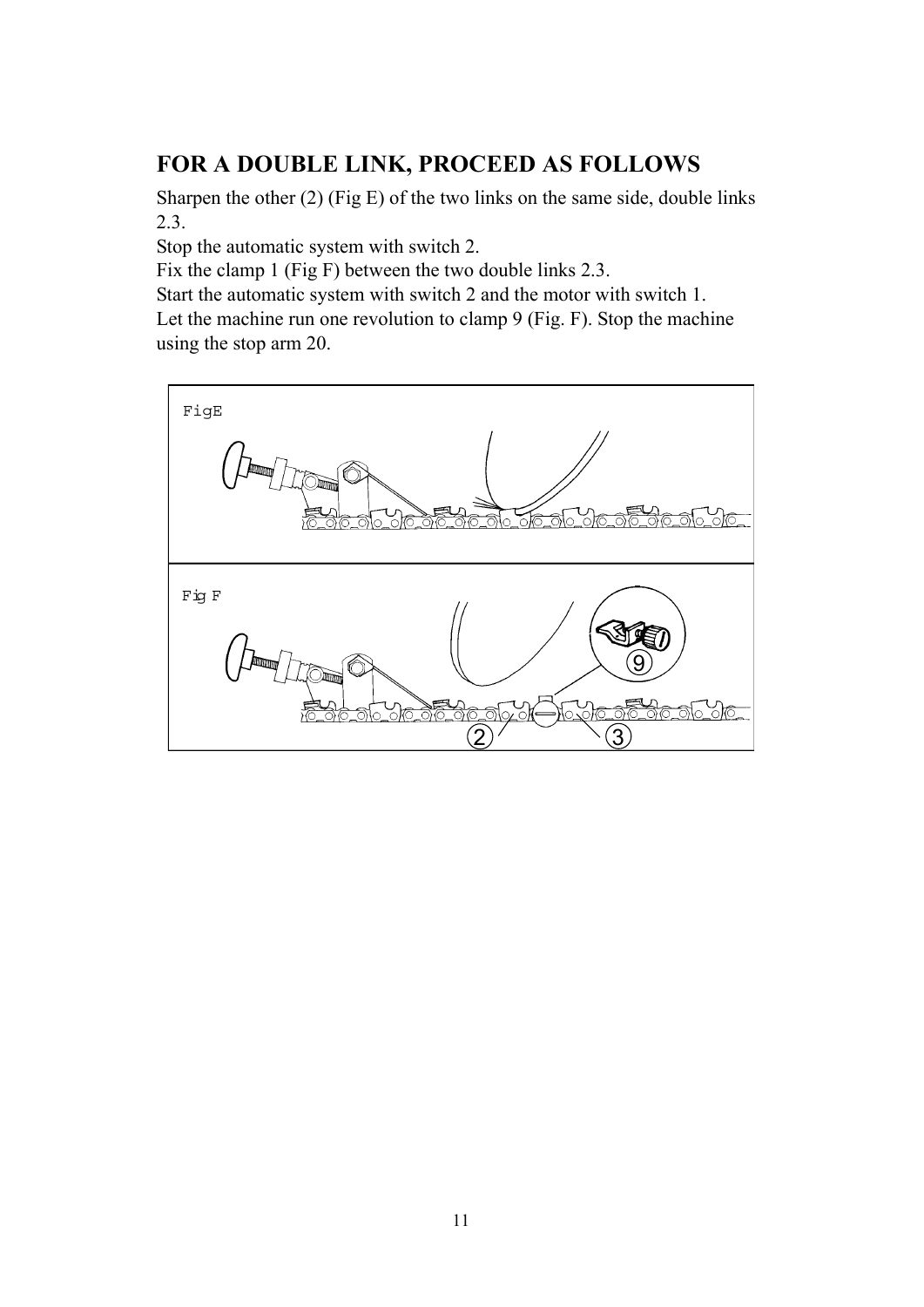## **SHARPENING SETTING**

Setting the stroke between the cutting links. (Slacken the wingnut and push it to the right for a shorter stroke.)





Depth adjustment of the grinding wheel. (Anticlockwise=deeper grinding into the cutting tooth).

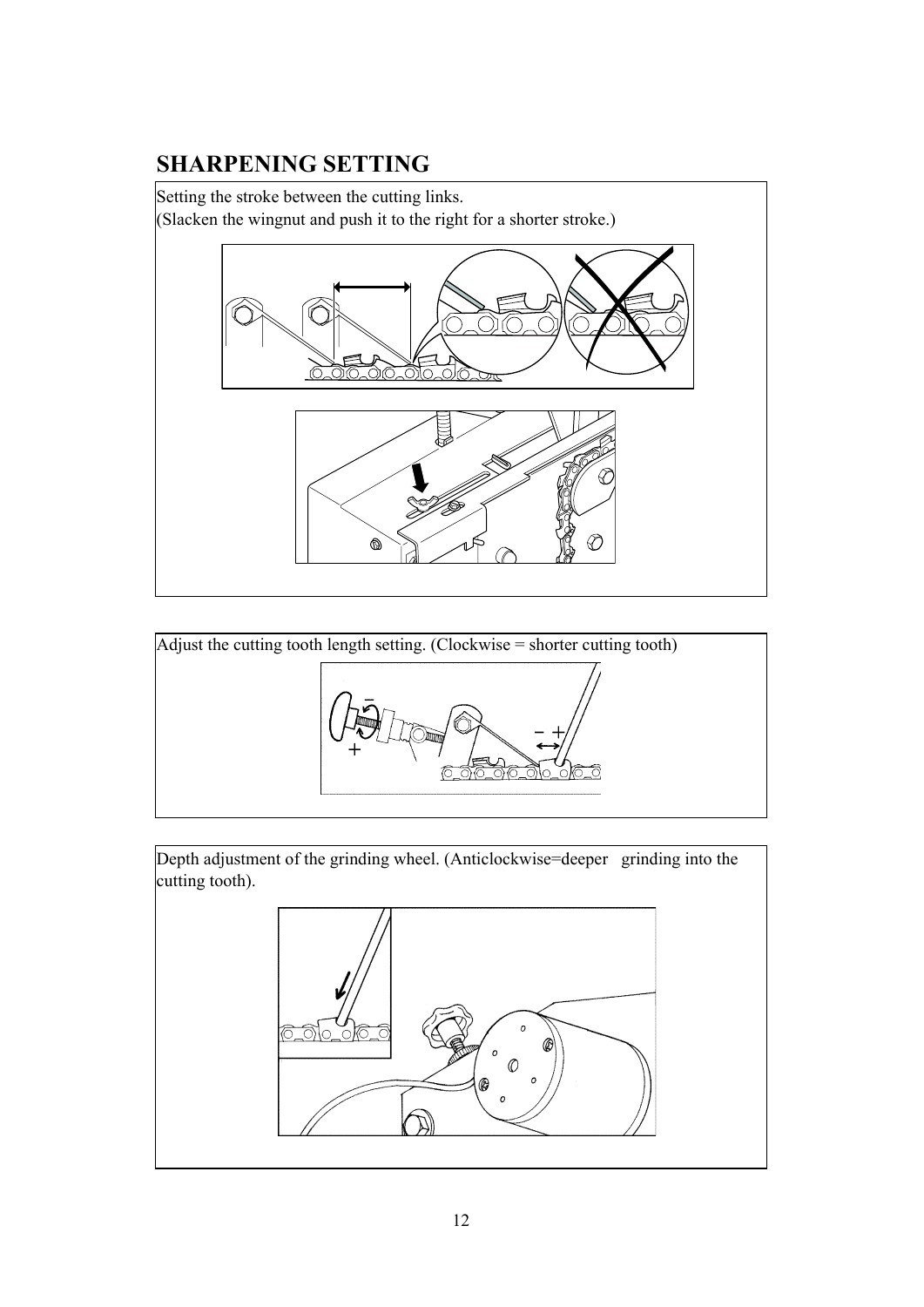### **GRINDING THE DEPTH GAUGE LUGS**



**The incoming power must always be switched off.**

Set the grinding angle (o° degrees); see under Grinding angle.



**Check that the grinding wheel is not cracked and that it is securely fixed to the spindle. Stop the grinding wheel immediately if abnormal vibrations occur.**

Install the correct grinding wheel 1 (Fig G) for grinding the depth gauge lugs (6 mm). Profile the grinding wheel so that it matches the lugs 2. Adjust 3 back so that the grinding wheel 1 is aimed at the lug 2. (Apart from this, perform the adjustment in the same way as when adjusting the grinding of cutting links).

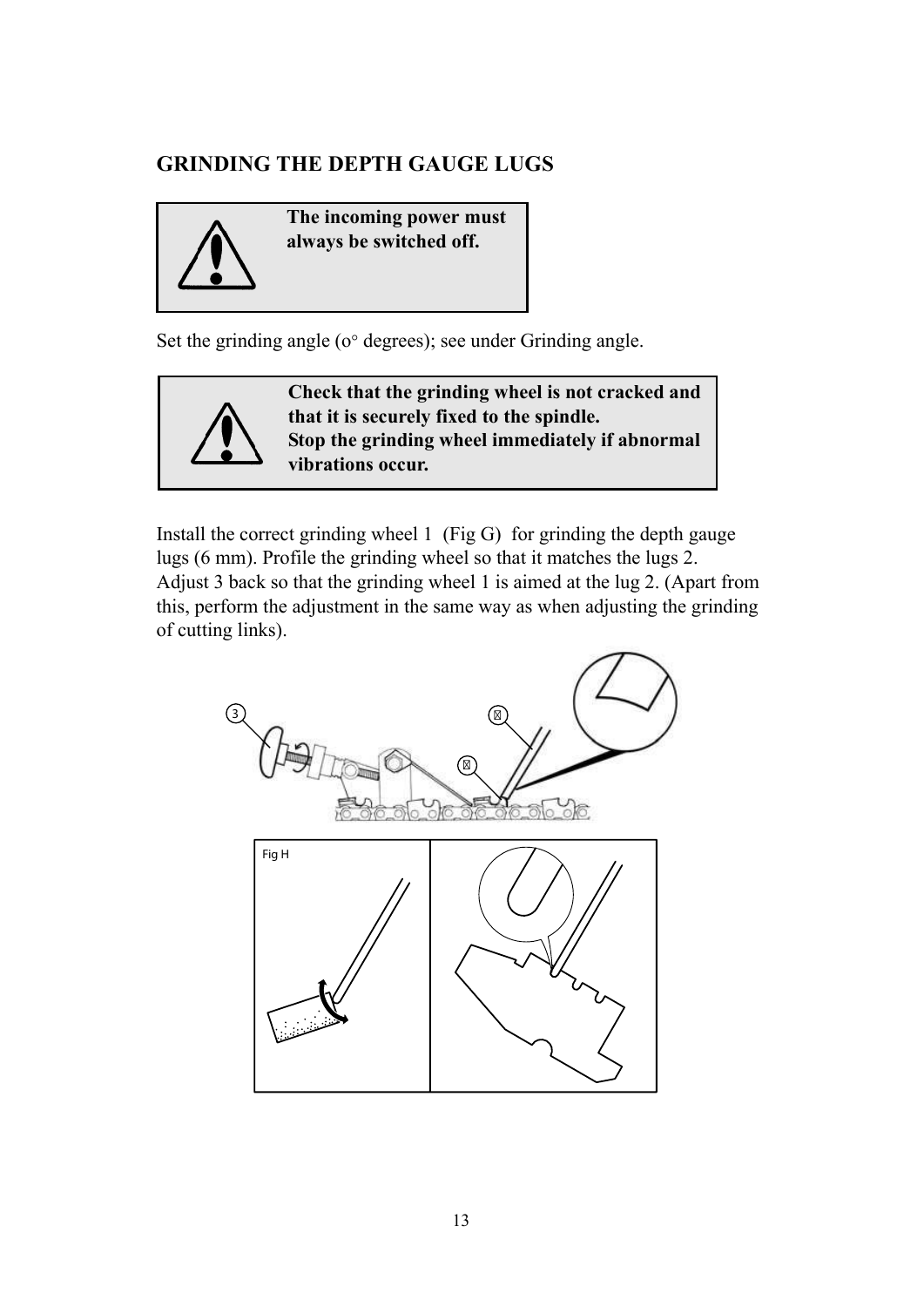## **MAINTENANCE CHANGING THE GRINDING WHEEL**



- 1. Lift up the grinding head (1) and remove the guard (9).
- 2. Hold the grinding wheel  $(2)$  and slacken the nut  $(3)$  manually or with pliers.
- 3. Remove the old grinding wheel and fit the new one. Hand-tighten the nut

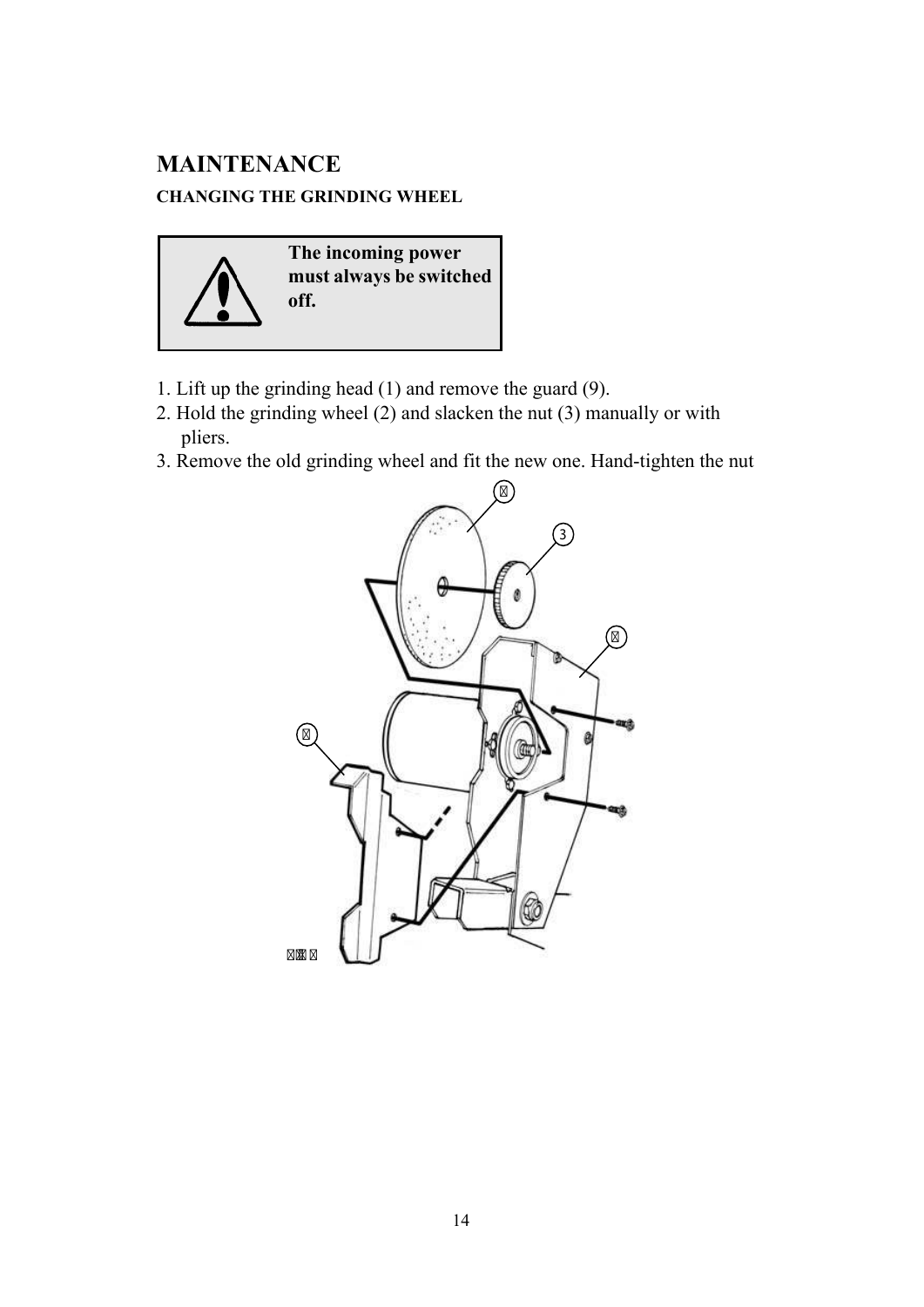#### **SETTINGS AND SERVICING**



If one cutting link gets too deep or too shallow, this can be changed by slackening screw 1, 2, 3 or 4 and turning motor 5 as shown. Turn the motor in the relevant direction and tighten the screws. The machine is largely maintenancefree, but it should be kept clean by removing any grinding dust.



The wire (3) must be inspected after 40 hours' running to check that it is not in poor condition and that its tension is correct.

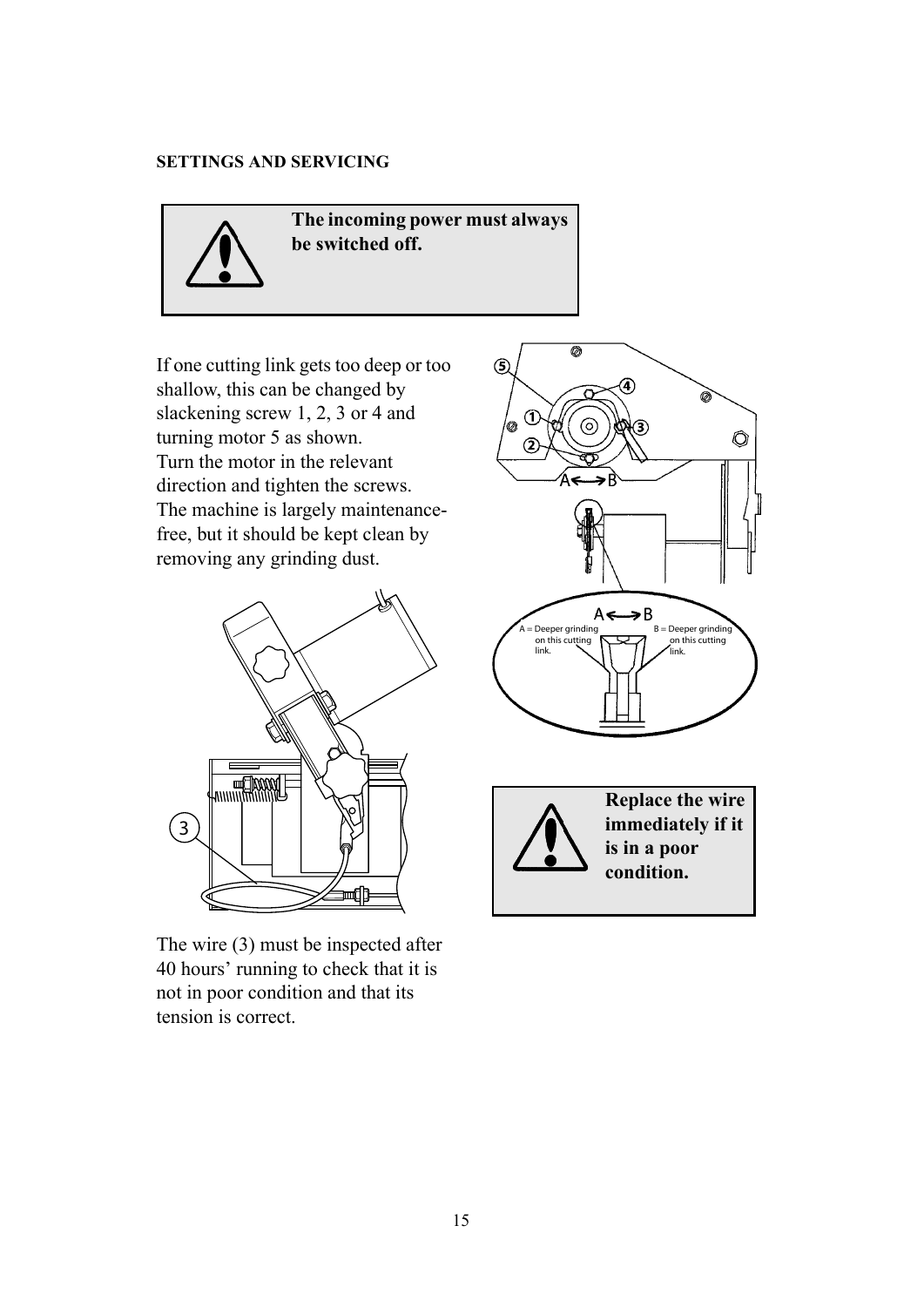## **TROUBLESHOOTING**



The chain is not fixed during sharpening (Fig. I). Tighten M6 nut (1) clockwise about one turn, or more if necessary.



**More thorough servicing or troubleshooting must be done by the dealer's servicing team.**

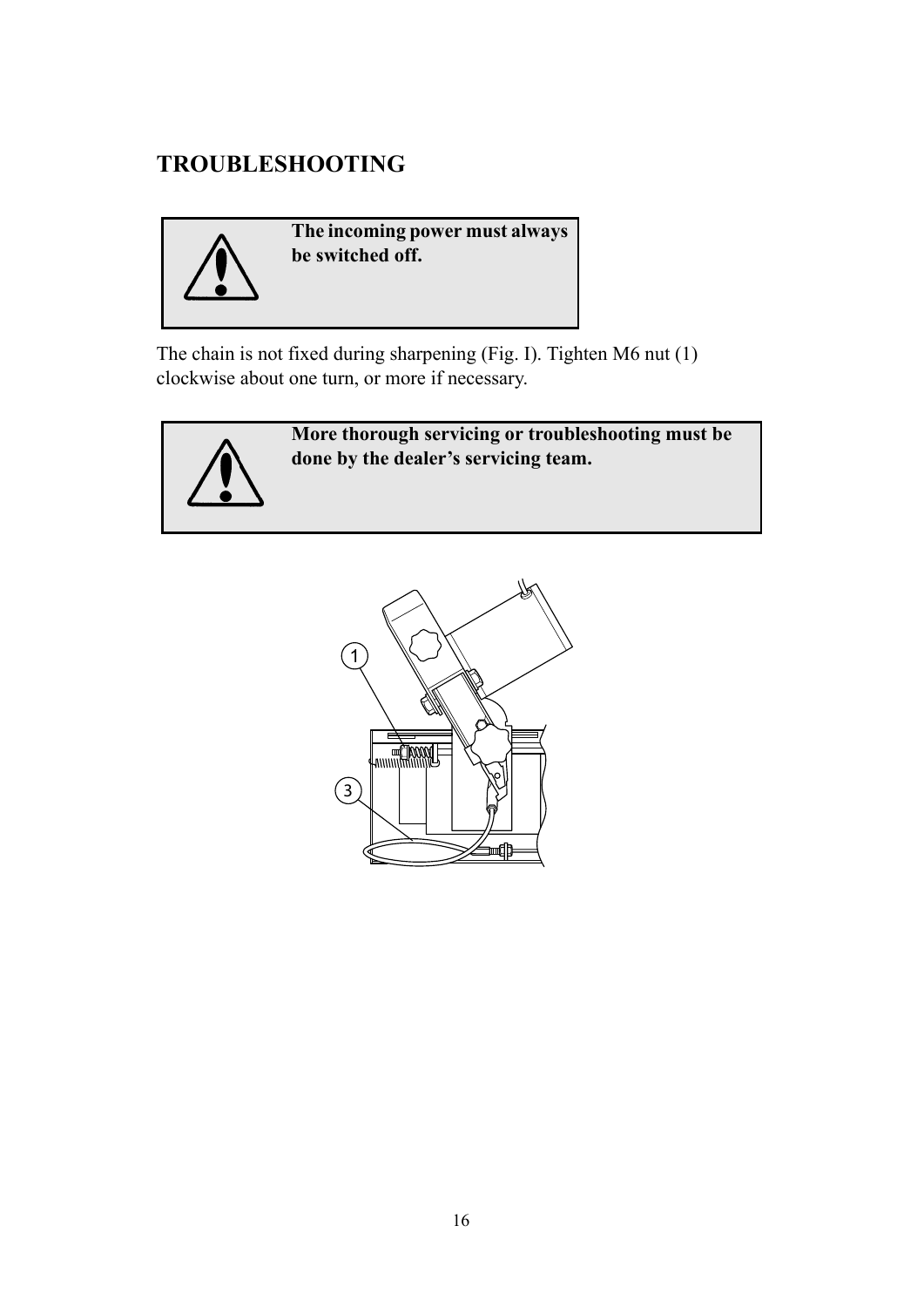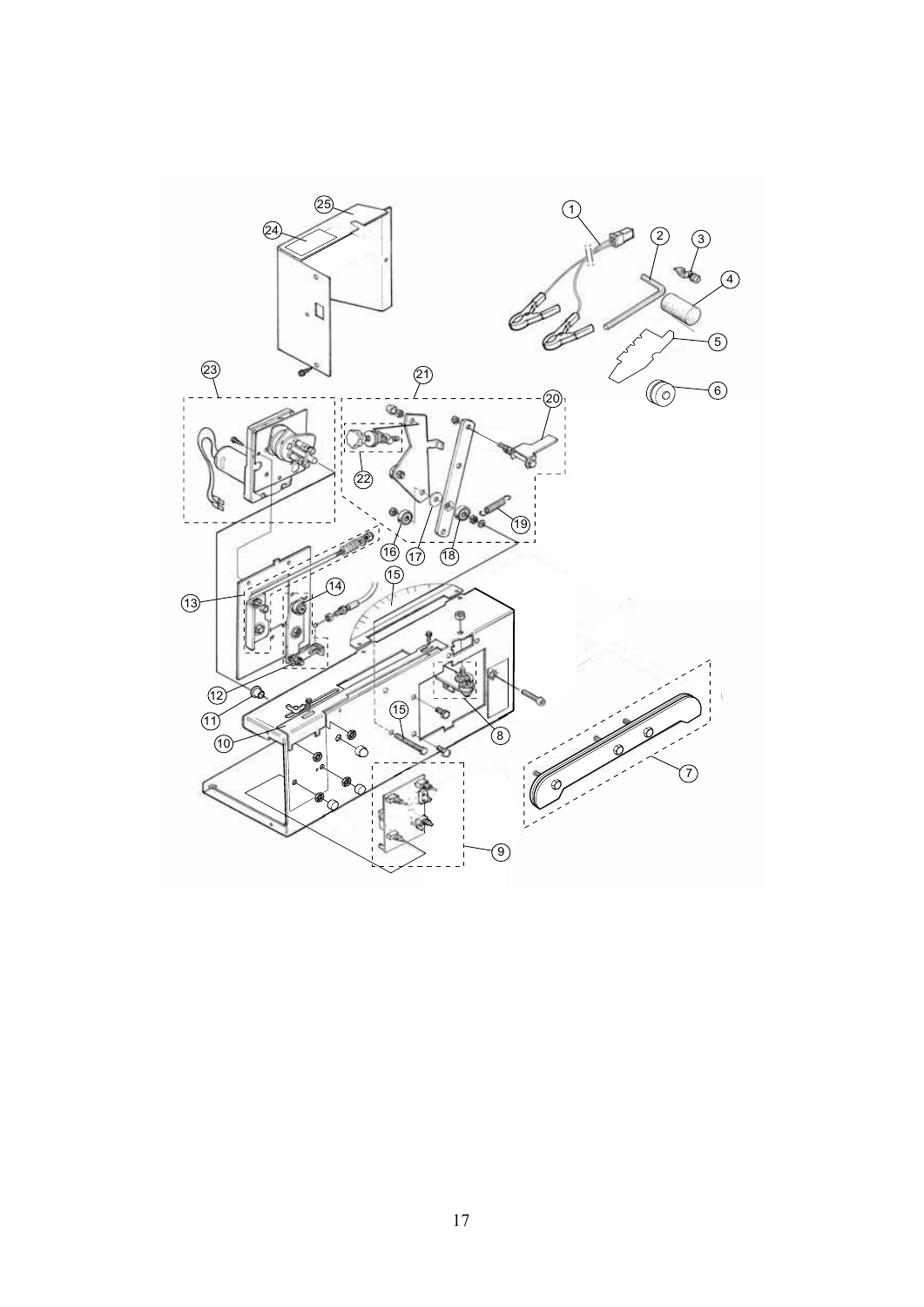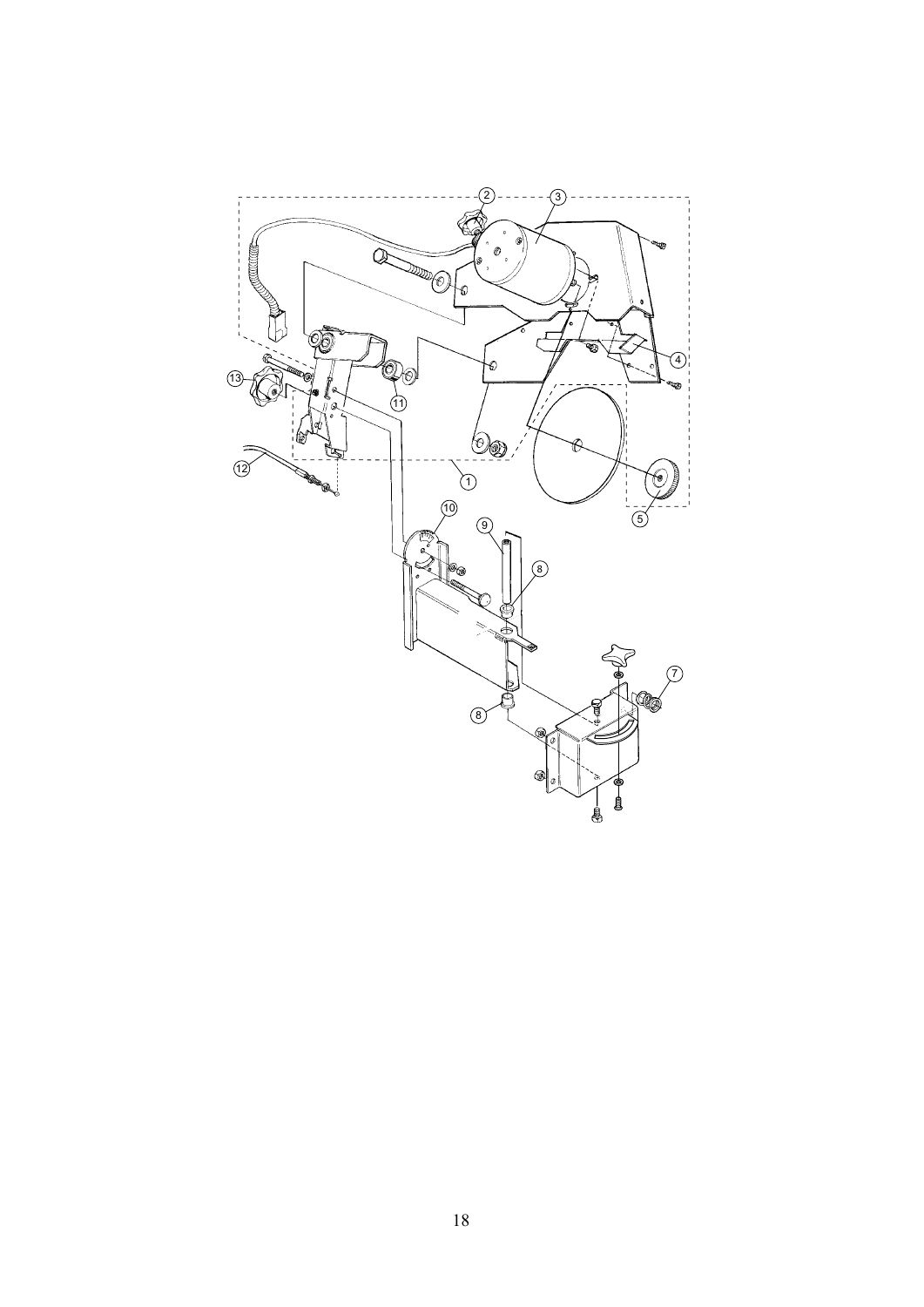### **EC DECLARATION OF CONFORMITY**

Manufacturer: Markusson Development Systems AB Tegelbruksvägen 762 31 Rimbo, Sweden

hereby declares that: Sematic 2

has been manufactured in compliance with the following EC directives:

98/37 EC, The Machine Directive 73/23 EEC as amended, The Low-Voltage Directive 89-336/EEC as amended, The EMC Directive

The following standards were used as a basis for this declaration. EN ISO 12100-1, -2 EN 61000-6-3, EN 55014-1, -2

Signed: CEO: Pär Markusson

Company: Markusson Development Systems AB Tegelbruksvägen 762 31 Rimbo, Sweden

Date: 2013-01-01 Place: Rimbo Sweden

Par Clark Sign: